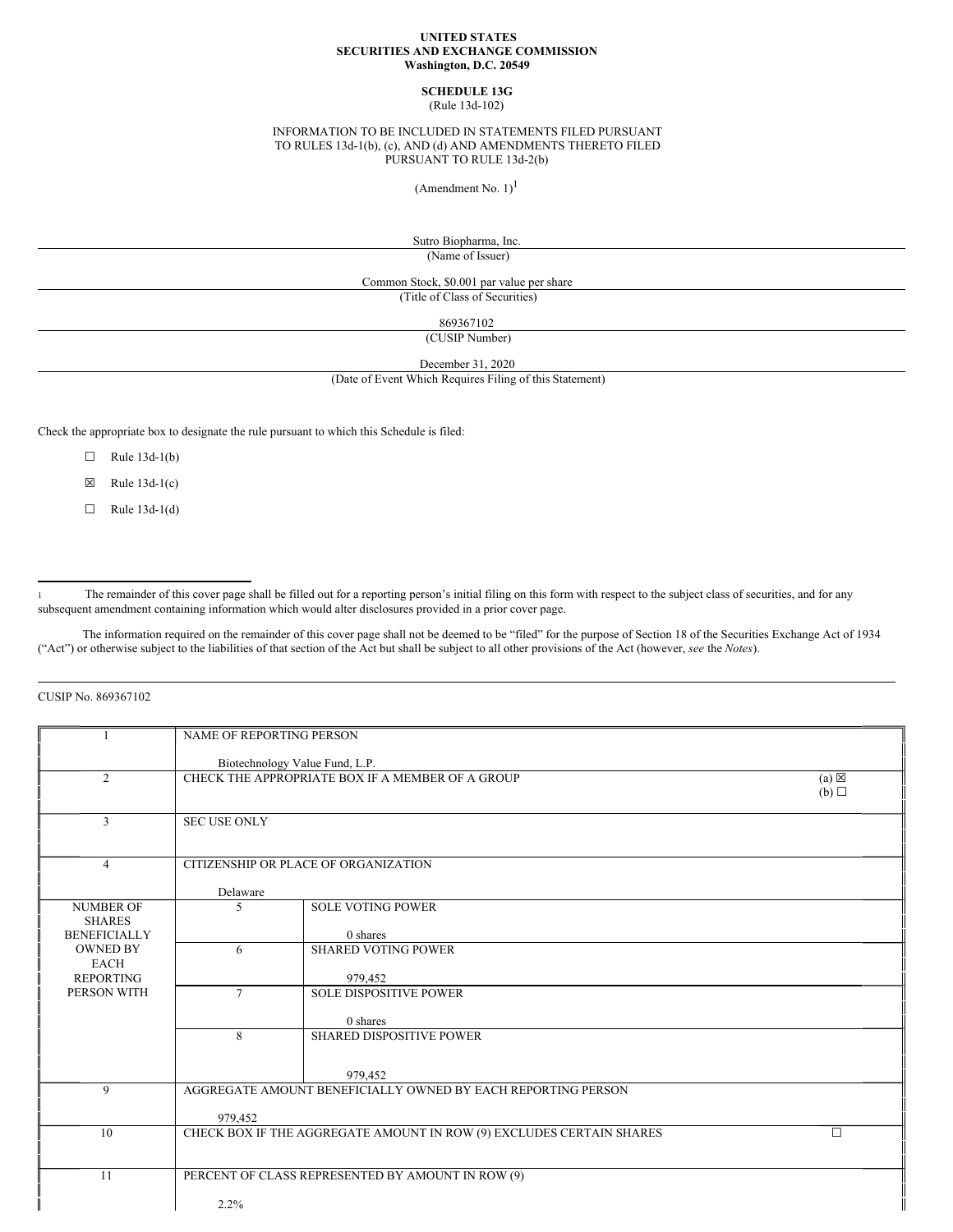| $\overline{1}$ | TYPE OF REPORTING PERSON |
|----------------|--------------------------|
|                | <b>DN</b><br>.           |

CUSIP No. 869367102

|                                   | <b>NAME OF REPORTING PERSON</b>                                     |                                                                      |                 |
|-----------------------------------|---------------------------------------------------------------------|----------------------------------------------------------------------|-----------------|
|                                   | BVF I GP LLC                                                        |                                                                      |                 |
| $\overline{2}$                    | CHECK THE APPROPRIATE BOX IF A MEMBER OF A GROUP<br>$(a) \boxtimes$ |                                                                      |                 |
|                                   |                                                                     |                                                                      | $(b)$ $\square$ |
| $\overline{3}$                    | <b>SEC USE ONLY</b>                                                 |                                                                      |                 |
|                                   |                                                                     |                                                                      |                 |
| $\overline{4}$                    |                                                                     | CITIZENSHIP OR PLACE OF ORGANIZATION                                 |                 |
|                                   | Delaware                                                            |                                                                      |                 |
| <b>NUMBER OF</b><br><b>SHARES</b> | 5                                                                   | <b>SOLE VOTING POWER</b>                                             |                 |
| <b>BENEFICIALLY</b>               |                                                                     | 0 shares                                                             |                 |
| <b>OWNED BY</b><br><b>EACH</b>    | 6                                                                   | <b>SHARED VOTING POWER</b>                                           |                 |
| <b>REPORTING</b>                  |                                                                     | 979,452                                                              |                 |
| PERSON WITH                       | $\tau$                                                              | <b>SOLE DISPOSITIVE POWER</b>                                        |                 |
|                                   |                                                                     | 0 shares                                                             |                 |
|                                   | 8                                                                   | <b>SHARED DISPOSITIVE POWER</b>                                      |                 |
|                                   |                                                                     | 979,452                                                              |                 |
| 9                                 |                                                                     | AGGREGATE AMOUNT BENEFICIALLY OWNED BY EACH REPORTING PERSON         |                 |
|                                   | 979,452                                                             |                                                                      |                 |
| 10                                |                                                                     | CHECK BOX IF THE AGGREGATE AMOUNT IN ROW (9) EXCLUDES CERTAIN SHARES | $\Box$          |
|                                   |                                                                     |                                                                      |                 |
| 11                                |                                                                     | PERCENT OF CLASS REPRESENTED BY AMOUNT IN ROW (9)                    |                 |
|                                   | 2.2%                                                                |                                                                      |                 |
| 12                                | <b>TYPE OF REPORTING PERSON</b>                                     |                                                                      |                 |
|                                   | $_{\rm OO}$                                                         |                                                                      |                 |

CUSIP No. 869367102

|                     | <b>NAME OF REPORTING PERSON</b>                                                                          |                                                                      |                 |
|---------------------|----------------------------------------------------------------------------------------------------------|----------------------------------------------------------------------|-----------------|
|                     |                                                                                                          |                                                                      |                 |
|                     |                                                                                                          |                                                                      |                 |
| $\overline{c}$      | Biotechnology Value Fund II, L.P.<br>CHECK THE APPROPRIATE BOX IF A MEMBER OF A GROUP<br>$(a) \boxtimes$ |                                                                      |                 |
|                     |                                                                                                          |                                                                      |                 |
|                     |                                                                                                          |                                                                      | $(b)$ $\square$ |
| 3                   | <b>SEC USE ONLY</b>                                                                                      |                                                                      |                 |
|                     |                                                                                                          |                                                                      |                 |
|                     |                                                                                                          |                                                                      |                 |
| $\overline{4}$      |                                                                                                          | CITIZENSHIP OR PLACE OF ORGANIZATION                                 |                 |
|                     |                                                                                                          |                                                                      |                 |
|                     | Delaware                                                                                                 |                                                                      |                 |
| <b>NUMBER OF</b>    | 5                                                                                                        | <b>SOLE VOTING POWER</b>                                             |                 |
| <b>SHARES</b>       |                                                                                                          |                                                                      |                 |
| <b>BENEFICIALLY</b> |                                                                                                          | 0 shares                                                             |                 |
| <b>OWNED BY</b>     | 6                                                                                                        | <b>SHARED VOTING POWER</b>                                           |                 |
| <b>EACH</b>         |                                                                                                          |                                                                      |                 |
| <b>REPORTING</b>    |                                                                                                          | 719,659                                                              |                 |
| PERSON WITH         | $\tau$                                                                                                   | <b>SOLE DISPOSITIVE POWER</b>                                        |                 |
|                     |                                                                                                          |                                                                      |                 |
|                     |                                                                                                          | 0 shares                                                             |                 |
|                     | 8                                                                                                        | <b>SHARED DISPOSITIVE POWER</b>                                      |                 |
|                     |                                                                                                          |                                                                      |                 |
|                     |                                                                                                          | 719,659                                                              |                 |
| 9                   |                                                                                                          | AGGREGATE AMOUNT BENEFICIALLY OWNED BY EACH REPORTING PERSON         |                 |
|                     |                                                                                                          |                                                                      |                 |
|                     | 719,659                                                                                                  |                                                                      |                 |
| 10                  |                                                                                                          | CHECK BOX IF THE AGGREGATE AMOUNT IN ROW (9) EXCLUDES CERTAIN SHARES | $\Box$          |
|                     |                                                                                                          |                                                                      |                 |
|                     |                                                                                                          |                                                                      |                 |
| 11                  |                                                                                                          | PERCENT OF CLASS REPRESENTED BY AMOUNT IN ROW (9)                    |                 |
|                     |                                                                                                          |                                                                      |                 |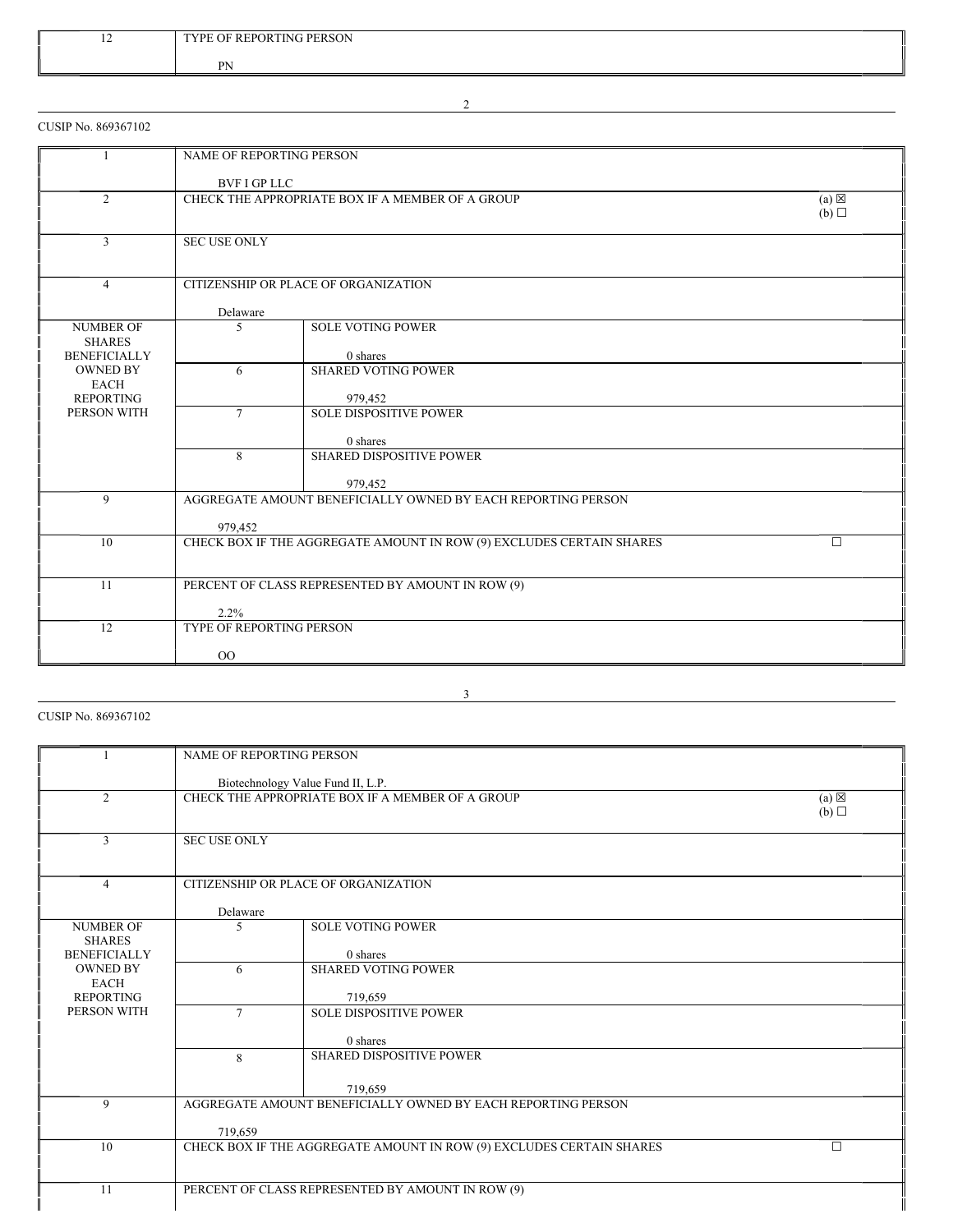|        | $1.6\%$                  |
|--------|--------------------------|
| $\sim$ | TYPE OF REPORTING PERSON |
|        |                          |
|        | PN                       |

CUSIP No. 869367102

|                                                          | NAME OF REPORTING PERSON             |                                                                      |                        |
|----------------------------------------------------------|--------------------------------------|----------------------------------------------------------------------|------------------------|
|                                                          | <b>BVF II GP LLC</b>                 |                                                                      |                        |
| $\overline{2}$                                           |                                      | CHECK THE APPROPRIATE BOX IF A MEMBER OF A GROUP                     | $(a) \boxtimes$<br>(b) |
| 3                                                        | <b>SEC USE ONLY</b>                  |                                                                      |                        |
| $\overline{4}$                                           | CITIZENSHIP OR PLACE OF ORGANIZATION |                                                                      |                        |
|                                                          | Delaware                             |                                                                      |                        |
| <b>NUMBER OF</b><br><b>SHARES</b><br><b>BENEFICIALLY</b> | 5                                    | <b>SOLE VOTING POWER</b><br>0 shares                                 |                        |
| <b>OWNED BY</b><br><b>EACH</b>                           | 6                                    | <b>SHARED VOTING POWER</b>                                           |                        |
| <b>REPORTING</b><br>PERSON WITH                          | $\tau$                               | 719.659<br><b>SOLE DISPOSITIVE POWER</b>                             |                        |
|                                                          |                                      | 0 shares                                                             |                        |
|                                                          | 8                                    | <b>SHARED DISPOSITIVE POWER</b>                                      |                        |
|                                                          |                                      | 719,659                                                              |                        |
| 9                                                        | 719,659                              | AGGREGATE AMOUNT BENEFICIALLY OWNED BY EACH REPORTING PERSON         |                        |
| 10                                                       |                                      | CHECK BOX IF THE AGGREGATE AMOUNT IN ROW (9) EXCLUDES CERTAIN SHARES | $\Box$                 |
| 11                                                       |                                      | PERCENT OF CLASS REPRESENTED BY AMOUNT IN ROW (9)                    |                        |
|                                                          | 1.6%                                 |                                                                      |                        |
| 12                                                       | TYPE OF REPORTING PERSON             |                                                                      |                        |
|                                                          | 00                                   |                                                                      |                        |

5

CUSIP No. 869367102

|                                      | <b>NAME OF REPORTING PERSON</b>                                     |                                                                      |     |
|--------------------------------------|---------------------------------------------------------------------|----------------------------------------------------------------------|-----|
|                                      |                                                                     | Biotechnology Value Trading Fund OS LP                               |     |
| 2                                    | CHECK THE APPROPRIATE BOX IF A MEMBER OF A GROUP<br>$(a) \boxtimes$ |                                                                      |     |
|                                      |                                                                     |                                                                      | (b) |
| 3                                    | <b>SEC USE ONLY</b>                                                 |                                                                      |     |
|                                      |                                                                     |                                                                      |     |
| $\overline{4}$                       |                                                                     | CITIZENSHIP OR PLACE OF ORGANIZATION                                 |     |
|                                      |                                                                     |                                                                      |     |
|                                      | Cayman Islands                                                      |                                                                      |     |
| <b>NUMBER OF</b>                     | $\overline{\phantom{0}}$                                            | <b>SOLE VOTING POWER</b>                                             |     |
| <b>SHARES</b><br><b>BENEFICIALLY</b> |                                                                     | 0 shares                                                             |     |
| <b>OWNED BY</b>                      | 6                                                                   | <b>SHARED VOTING POWER</b>                                           |     |
| <b>EACH</b>                          |                                                                     |                                                                      |     |
| <b>REPORTING</b>                     |                                                                     | 119,184                                                              |     |
| PERSON WITH                          | $\tau$                                                              | <b>SOLE DISPOSITIVE POWER</b>                                        |     |
|                                      |                                                                     |                                                                      |     |
|                                      |                                                                     | 0 shares                                                             |     |
|                                      | 8                                                                   | <b>SHARED DISPOSITIVE POWER</b>                                      |     |
|                                      |                                                                     | 119,184                                                              |     |
| 9                                    | AGGREGATE AMOUNT BENEFICIALLY OWNED BY EACH REPORTING PERSON        |                                                                      |     |
|                                      | 119,184                                                             |                                                                      |     |
| 10                                   |                                                                     | CHECK BOX IF THE AGGREGATE AMOUNT IN ROW (9) EXCLUDES CERTAIN SHARES | П   |
|                                      |                                                                     |                                                                      |     |
|                                      |                                                                     |                                                                      |     |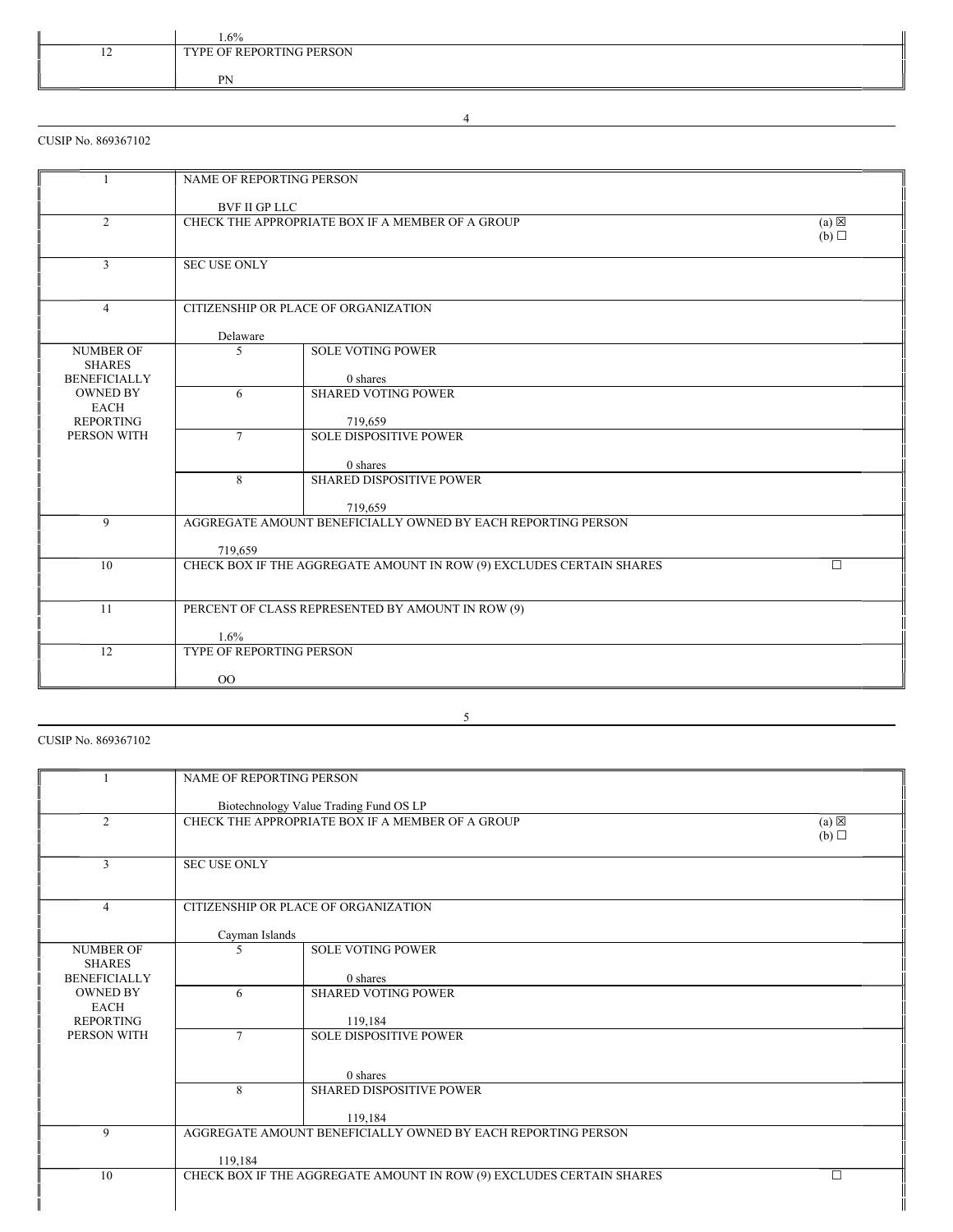|     | PERCENT OF CLASS REPRESENTED BY AMOUNT IN ROW (9) |
|-----|---------------------------------------------------|
|     |                                                   |
|     | Less than $1\%$                                   |
| - ⊥ | TYPE OF REPORTING PERSON                          |
|     |                                                   |
|     | <b>PN</b>                                         |

## CUSIP No. 869367102

|                                      | NAME OF REPORTING PERSON                                                               |                                                                         |   |  |
|--------------------------------------|----------------------------------------------------------------------------------------|-------------------------------------------------------------------------|---|--|
|                                      | BVF Partners OS Ltd.                                                                   |                                                                         |   |  |
| $\overline{2}$                       | CHECK THE APPROPRIATE BOX IF A MEMBER OF A GROUP<br>$(a) \boxtimes$<br>$(b)$ $\square$ |                                                                         |   |  |
|                                      |                                                                                        |                                                                         |   |  |
| 3                                    |                                                                                        | <b>SEC USE ONLY</b>                                                     |   |  |
| $\overline{4}$                       |                                                                                        | CITIZENSHIP OR PLACE OF ORGANIZATION                                    |   |  |
|                                      | Cayman Islands                                                                         |                                                                         |   |  |
| <b>NUMBER OF</b>                     | $\overline{5}$                                                                         | <b>SOLE VOTING POWER</b>                                                |   |  |
| <b>SHARES</b><br><b>BENEFICIALLY</b> |                                                                                        | 0 shares                                                                |   |  |
| <b>OWNED BY</b>                      | 6                                                                                      | <b>SHARED VOTING POWER</b>                                              |   |  |
| <b>EACH</b><br><b>REPORTING</b>      |                                                                                        | 119,184                                                                 |   |  |
| PERSON WITH                          | $\tau$                                                                                 | <b>SOLE DISPOSITIVE POWER</b>                                           |   |  |
|                                      |                                                                                        |                                                                         |   |  |
|                                      | 8                                                                                      | 0 shares<br><b>SHARED DISPOSITIVE POWER</b>                             |   |  |
|                                      |                                                                                        |                                                                         |   |  |
| 9                                    |                                                                                        | 119,184<br>AGGREGATE AMOUNT BENEFICIALLY OWNED BY EACH REPORTING PERSON |   |  |
|                                      |                                                                                        |                                                                         |   |  |
|                                      | 119,184                                                                                |                                                                         |   |  |
| 10                                   |                                                                                        | CHECK BOX IF THE AGGREGATE AMOUNT IN ROW (9) EXCLUDES CERTAIN SHARES    | П |  |
|                                      |                                                                                        |                                                                         |   |  |
| 11                                   |                                                                                        | PERCENT OF CLASS REPRESENTED BY AMOUNT IN ROW (9)                       |   |  |
|                                      | Less than $1\%$                                                                        |                                                                         |   |  |
| 12                                   | <b>TYPE OF REPORTING PERSON</b>                                                        |                                                                         |   |  |
|                                      | $_{\rm CO}$                                                                            |                                                                         |   |  |

## CUSIP No. 869367102

|                     | NAME OF REPORTING PERSON |                                                                      |                 |
|---------------------|--------------------------|----------------------------------------------------------------------|-----------------|
|                     |                          |                                                                      |                 |
|                     |                          | BVF GP HOLDINGS LLC                                                  |                 |
| $\overline{2}$      |                          | CHECK THE APPROPRIATE BOX IF A MEMBER OF A GROUP                     | $(a) \boxtimes$ |
|                     |                          |                                                                      | (b)             |
|                     |                          |                                                                      |                 |
| 3                   | <b>SEC USE ONLY</b>      |                                                                      |                 |
|                     |                          |                                                                      |                 |
|                     |                          |                                                                      |                 |
| $\overline{4}$      |                          | CITIZENSHIP OR PLACE OF ORGANIZATION                                 |                 |
|                     |                          |                                                                      |                 |
|                     | Delaware                 |                                                                      |                 |
| <b>NUMBER OF</b>    | 5                        | <b>SOLE VOTING POWER</b>                                             |                 |
| <b>SHARES</b>       |                          |                                                                      |                 |
| <b>BENEFICIALLY</b> |                          | 0 shares                                                             |                 |
| <b>OWNED BY</b>     | 6                        | <b>SHARED VOTING POWER</b>                                           |                 |
| <b>EACH</b>         |                          |                                                                      |                 |
| <b>REPORTING</b>    |                          | 1,699,111                                                            |                 |
| PERSON WITH         | $\tau$                   | <b>SOLE DISPOSITIVE POWER</b>                                        |                 |
|                     |                          |                                                                      |                 |
|                     |                          |                                                                      |                 |
|                     |                          | 0 shares                                                             |                 |
|                     | 8                        | <b>SHARED DISPOSITIVE POWER</b>                                      |                 |
|                     |                          |                                                                      |                 |
|                     |                          | 1.699.111                                                            |                 |
| 9                   |                          | AGGREGATE AMOUNT BENEFICIALLY OWNED BY EACH REPORTING PERSON         |                 |
|                     |                          |                                                                      |                 |
|                     | 1,699,111                |                                                                      |                 |
| 10                  |                          | CHECK BOX IF THE AGGREGATE AMOUNT IN ROW (9) EXCLUDES CERTAIN SHARES |                 |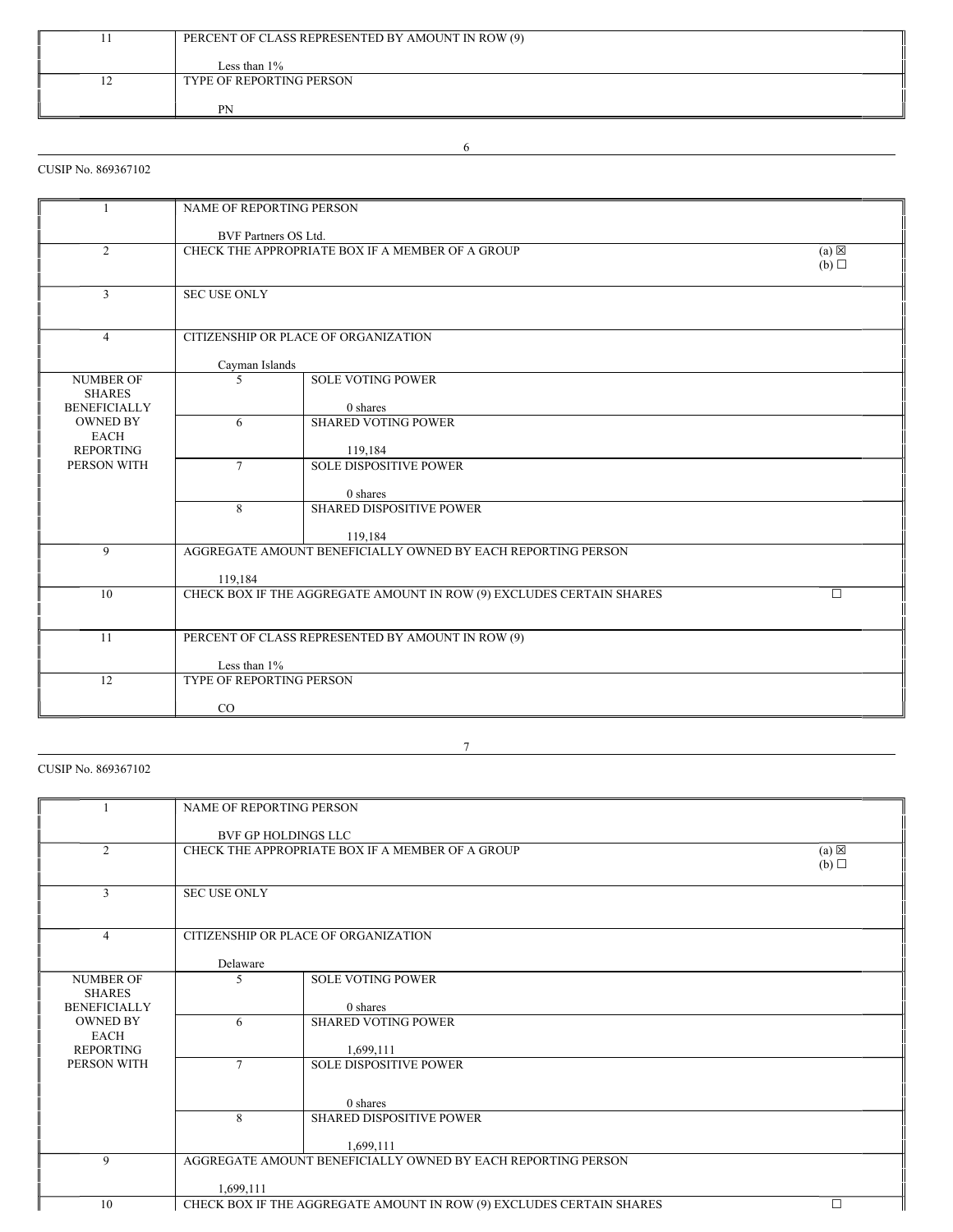|    | PERCENT OF CLASS REPRESENTED BY AMOUNT IN ROW (9) |
|----|---------------------------------------------------|
|    |                                                   |
| 1∠ | 3.8%<br>TYPE OF REPORTING PERSON                  |
|    | OQ                                                |

## CUSIP No. 869367102

| -1                                | <b>NAME OF REPORTING PERSON</b>                                            |                                                                      |   |
|-----------------------------------|----------------------------------------------------------------------------|----------------------------------------------------------------------|---|
|                                   | <b>BVF</b> Partners L.P.                                                   |                                                                      |   |
| $\overline{2}$                    | CHECK THE APPROPRIATE BOX IF A MEMBER OF A GROUP<br>(a)<br>$(b)$ $\square$ |                                                                      |   |
|                                   |                                                                            |                                                                      |   |
| $\overline{3}$                    | <b>SEC USE ONLY</b>                                                        |                                                                      |   |
|                                   |                                                                            |                                                                      |   |
| $\overline{4}$                    |                                                                            | CITIZENSHIP OR PLACE OF ORGANIZATION                                 |   |
|                                   | Delaware                                                                   |                                                                      |   |
| <b>NUMBER OF</b><br><b>SHARES</b> | 5                                                                          | <b>SOLE VOTING POWER</b>                                             |   |
| <b>BENEFICIALLY</b>               |                                                                            | 0 shares                                                             |   |
| <b>OWNED BY</b><br><b>EACH</b>    | 6                                                                          | <b>SHARED VOTING POWER</b>                                           |   |
| <b>REPORTING</b>                  |                                                                            | 1,854,162                                                            |   |
| PERSON WITH                       | $\tau$                                                                     | <b>SOLE DISPOSITIVE POWER</b>                                        |   |
|                                   |                                                                            | 0 shares                                                             |   |
|                                   | 8                                                                          | <b>SHARED DISPOSITIVE POWER</b>                                      |   |
|                                   |                                                                            | 1,854,162                                                            |   |
| $\mathbf{Q}$                      |                                                                            | AGGREGATE AMOUNT BENEFICIALLY OWNED BY EACH REPORTING PERSON         |   |
|                                   | 1,854,162                                                                  |                                                                      |   |
| 10                                |                                                                            | CHECK BOX IF THE AGGREGATE AMOUNT IN ROW (9) EXCLUDES CERTAIN SHARES | П |
|                                   |                                                                            |                                                                      |   |
| 11                                |                                                                            | PERCENT OF CLASS REPRESENTED BY AMOUNT IN ROW (9)                    |   |
|                                   | 4.1%                                                                       |                                                                      |   |
| 12                                | TYPE OF REPORTING PERSON                                                   |                                                                      |   |
|                                   | PN, IA                                                                     |                                                                      |   |

## CUSIP No. 869367102

|                                      | NAME OF REPORTING PERSON                                            |                                                              |  |
|--------------------------------------|---------------------------------------------------------------------|--------------------------------------------------------------|--|
|                                      | BVF Inc.                                                            |                                                              |  |
| $\overline{2}$                       | $(a) \boxtimes$<br>CHECK THE APPROPRIATE BOX IF A MEMBER OF A GROUP |                                                              |  |
|                                      | (b)                                                                 |                                                              |  |
| 3                                    | <b>SEC USE ONLY</b>                                                 |                                                              |  |
|                                      |                                                                     |                                                              |  |
| $\overline{4}$                       | CITIZENSHIP OR PLACE OF ORGANIZATION                                |                                                              |  |
|                                      | Delaware                                                            |                                                              |  |
| <b>NUMBER OF</b>                     | 5                                                                   | <b>SOLE VOTING POWER</b>                                     |  |
| <b>SHARES</b><br><b>BENEFICIALLY</b> |                                                                     | 0 shares                                                     |  |
| <b>OWNED BY</b>                      | 6                                                                   | <b>SHARED VOTING POWER</b>                                   |  |
| EACH<br><b>REPORTING</b>             |                                                                     | 1,854,162                                                    |  |
| PERSON WITH                          | $\overline{7}$                                                      | <b>SOLE DISPOSITIVE POWER</b>                                |  |
|                                      |                                                                     |                                                              |  |
|                                      |                                                                     | $0$ shares                                                   |  |
|                                      | 8                                                                   | <b>SHARED DISPOSITIVE POWER</b>                              |  |
|                                      |                                                                     | 1,854,162                                                    |  |
| 9                                    |                                                                     | AGGREGATE AMOUNT BENEFICIALLY OWNED BY EACH REPORTING PERSON |  |
|                                      |                                                                     |                                                              |  |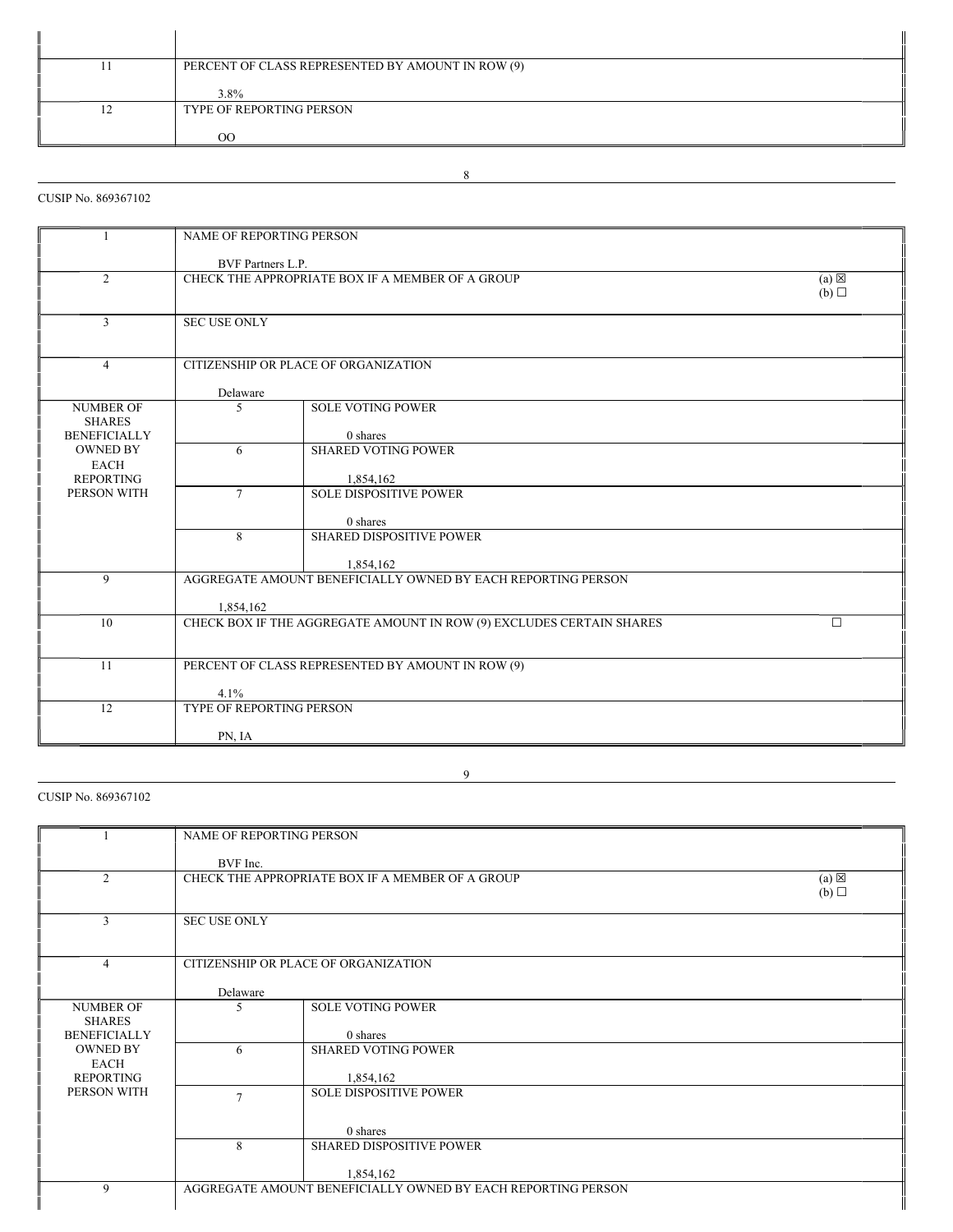|    | 1,854,162                                                            |  |
|----|----------------------------------------------------------------------|--|
| 10 | CHECK BOX IF THE AGGREGATE AMOUNT IN ROW (9) EXCLUDES CERTAIN SHARES |  |
|    | PERCENT OF CLASS REPRESENTED BY AMOUNT IN ROW (9)<br>$4.1\%$         |  |
|    | <b>TYPE OF REPORTING PERSON</b><br>ററ                                |  |

## CUSIP No. 869367102

|                     | NAME OF REPORTING PERSON                                                       |                                                  |                 |  |  |
|---------------------|--------------------------------------------------------------------------------|--------------------------------------------------|-----------------|--|--|
|                     |                                                                                |                                                  |                 |  |  |
|                     |                                                                                | Mark N. Lampert                                  |                 |  |  |
| $\overline{2}$      |                                                                                | CHECK THE APPROPRIATE BOX IF A MEMBER OF A GROUP | $(a) \boxtimes$ |  |  |
|                     |                                                                                |                                                  | (b)             |  |  |
|                     |                                                                                |                                                  |                 |  |  |
| 3                   | <b>SEC USE ONLY</b>                                                            |                                                  |                 |  |  |
|                     |                                                                                |                                                  |                 |  |  |
|                     |                                                                                |                                                  |                 |  |  |
| $\overline{4}$      | CITIZENSHIP OR PLACE OF ORGANIZATION                                           |                                                  |                 |  |  |
|                     |                                                                                |                                                  |                 |  |  |
|                     | <b>United States</b>                                                           |                                                  |                 |  |  |
| <b>NUMBER OF</b>    | $\sim$                                                                         | <b>SOLE VOTING POWER</b>                         |                 |  |  |
| <b>SHARES</b>       |                                                                                |                                                  |                 |  |  |
| <b>BENEFICIALLY</b> |                                                                                | 0 shares                                         |                 |  |  |
| <b>OWNED BY</b>     | <b>SHARED VOTING POWER</b><br>6                                                |                                                  |                 |  |  |
| <b>EACH</b>         |                                                                                |                                                  |                 |  |  |
| <b>REPORTING</b>    | 1,854,162                                                                      |                                                  |                 |  |  |
| PERSON WITH         | $\tau$<br><b>SOLE DISPOSITIVE POWER</b>                                        |                                                  |                 |  |  |
|                     |                                                                                |                                                  |                 |  |  |
|                     | 0 shares                                                                       |                                                  |                 |  |  |
|                     | <b>SHARED DISPOSITIVE POWER</b><br>8                                           |                                                  |                 |  |  |
|                     |                                                                                |                                                  |                 |  |  |
|                     | 1,854,162                                                                      |                                                  |                 |  |  |
| 9                   | AGGREGATE AMOUNT BENEFICIALLY OWNED BY EACH REPORTING PERSON                   |                                                  |                 |  |  |
|                     |                                                                                |                                                  |                 |  |  |
|                     | 1,854,162                                                                      |                                                  |                 |  |  |
| 10                  | CHECK BOX IF THE AGGREGATE AMOUNT IN ROW (9) EXCLUDES CERTAIN SHARES<br>$\Box$ |                                                  |                 |  |  |
|                     |                                                                                |                                                  |                 |  |  |
|                     |                                                                                |                                                  |                 |  |  |
| 11                  | PERCENT OF CLASS REPRESENTED BY AMOUNT IN ROW (9)                              |                                                  |                 |  |  |
|                     |                                                                                |                                                  |                 |  |  |
|                     | 4.1%                                                                           |                                                  |                 |  |  |
| 12                  | <b>TYPE OF REPORTING PERSON</b>                                                |                                                  |                 |  |  |
|                     |                                                                                |                                                  |                 |  |  |
|                     | IN                                                                             |                                                  |                 |  |  |

11

CUSIP No. 869367102

| Item $1(a)$ .                                   | Name of Issuer:                                                                                                                         |
|-------------------------------------------------|-----------------------------------------------------------------------------------------------------------------------------------------|
|                                                 | Sutro Biopharma, Inc., a Delaware corporation (the "Issuer").                                                                           |
| Item $1(b)$ .                                   | Address of Issuer's Principal Executive Offices:                                                                                        |
|                                                 | 310 Utah Avenue, Suite 150<br>South San Francisco, California 94080                                                                     |
| Item $2(a)$ .<br>Item $2(b)$ .<br>Item $2(c)$ . | Name of Person Filing<br>Address of Principal Business Office or, if None, Residence<br>Citizenship                                     |
|                                                 | Biotechnology Value Fund, L.P. ("BVF")<br>44 Montgomery St., 40th Floor<br>San Francisco, California 94104<br>Citizenship: Delaware     |
|                                                 | BVF I GP LLC ("BVF GP")<br>44 Montgomery St., 40th Floor<br>San Francisco, California 94104<br>Citizenship: Delaware                    |
|                                                 | Biotechnology Value Fund II, L.P. ("BVF2")<br>44 Montgomery St., 40th Floor<br>San Francisco, California 94104<br>Citizenship: Delaware |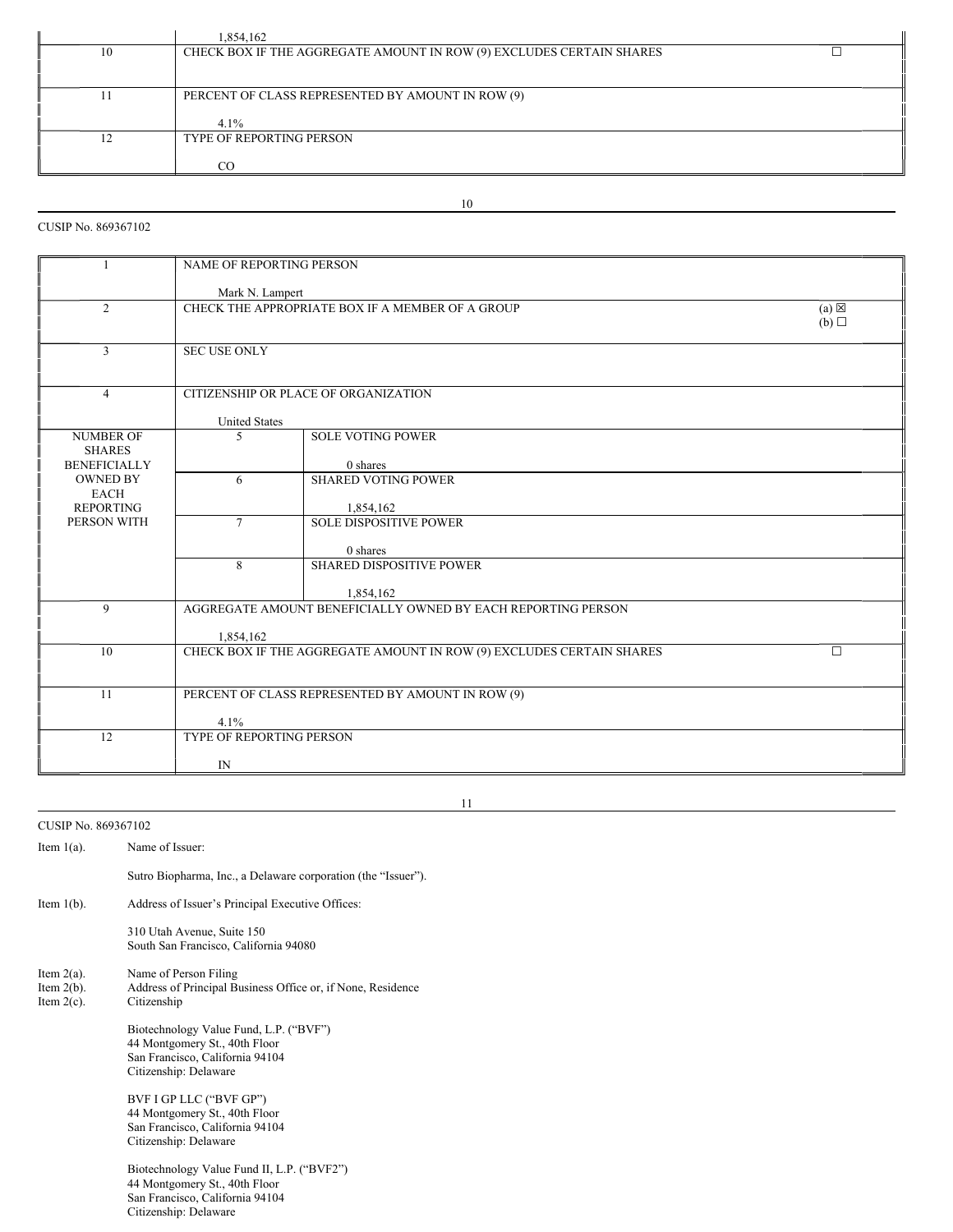BVF II GP LLC ("BVF2 GP") 44 Montgomery St., 40th Floor San Francisco, California 94104 Citizenship: Delaware

Biotechnology Value Trading Fund OS LP ("Trading Fund OS") PO Box 309 Ugland House Grand Cayman, KY1-1104 Cayman Islands Citizenship: Cayman Islands

### CUSIP No. 869367102

BVF Partners OS Ltd. ("Partners OS") PO Box 309 Ugland House Grand Cayman, KY1-1104 Cayman Islands Citizenship: Cayman Islands BVF GP Holdings LLC ("BVF GPH") 44 Montgomery St., 40th Floor San Francisco, California 94104 Citizenship: Delaware BVF Partners L.P. ("Partners") 44 Montgomery St., 40th Floor San Francisco, California 94104 Citizenship: Delaware BVF Inc. 44 Montgomery St., 40th Floor San Francisco, California 94104 Citizenship: Delaware Mark N. Lampert ("Mr. Lampert") 44 Montgomery St., 40th Floor San Francisco, California 94104 Citizenship: United States Each of the foregoing is referred to as a "Reporting Person" and collectively as the "Reporting Persons." Item 2(d). Title of Class of Securities: Common Stock, par value \$0.001 per share (the "Shares")

Item 2(e). CUSIP Number:

CUSIP No. 869367102

869367102

13

# Item 3. If This Statement is Filed Pursuant to Rule 13d-1(b), or 13d-2(b) or (c), Check Whether the Person Filing is a:

|     | /x/           | Not applicable.                                                                                                                                                                        |
|-----|---------------|----------------------------------------------------------------------------------------------------------------------------------------------------------------------------------------|
| (a) | $\frac{1}{2}$ | Broker or dealer registered under Section 15 of the Exchange Act.                                                                                                                      |
| (b) | $\frac{1}{2}$ | Bank as defined in Section $3(a)(6)$ of the Exchange Act.                                                                                                                              |
| (c) | $\frac{1}{2}$ | Insurance company as defined in Section $3(a)(19)$ of the Exchange Act.                                                                                                                |
| (d) | $\frac{1}{2}$ | Investment company registered under Section 8 of the Investment Company Act.                                                                                                           |
| (e) | $\frac{1}{2}$ | An investment adviser in accordance with Rule $13d-1(b)(1)(ii)(E)$ .                                                                                                                   |
| (f) | $\frac{1}{2}$ | An employee benefit plan or endowment fund in accordance with Rule $13d-1(b)(1)(ii)(F)$ .                                                                                              |
| (g) | $\frac{1}{2}$ | A parent holding company or control person in accordance with Rule $13d-1(b)(1)(ii)(G)$ .                                                                                              |
| (h) | $\frac{1}{2}$ | A savings association as defined in Section 3(b) of the Federal Deposit Insurance Act.                                                                                                 |
| (i) | $\frac{1}{2}$ | A church plan that is excluded from the definition of an investment company under Section $3(c)(14)$ of the Investment Company Act.                                                    |
| (i) | $\frac{1}{2}$ | Group, in accordance with Rule $13d-1(b)(1)(ii)(J)$ .                                                                                                                                  |
| (k) | $\frac{1}{2}$ | Group, in accordance with Rule 240.13d-1(b)(1)(ii)(K). If filing as a non-U.S. institution in accordance with Rule 240.13d-1(b)(1)(ii)<br>(J), please specify the type of institution: |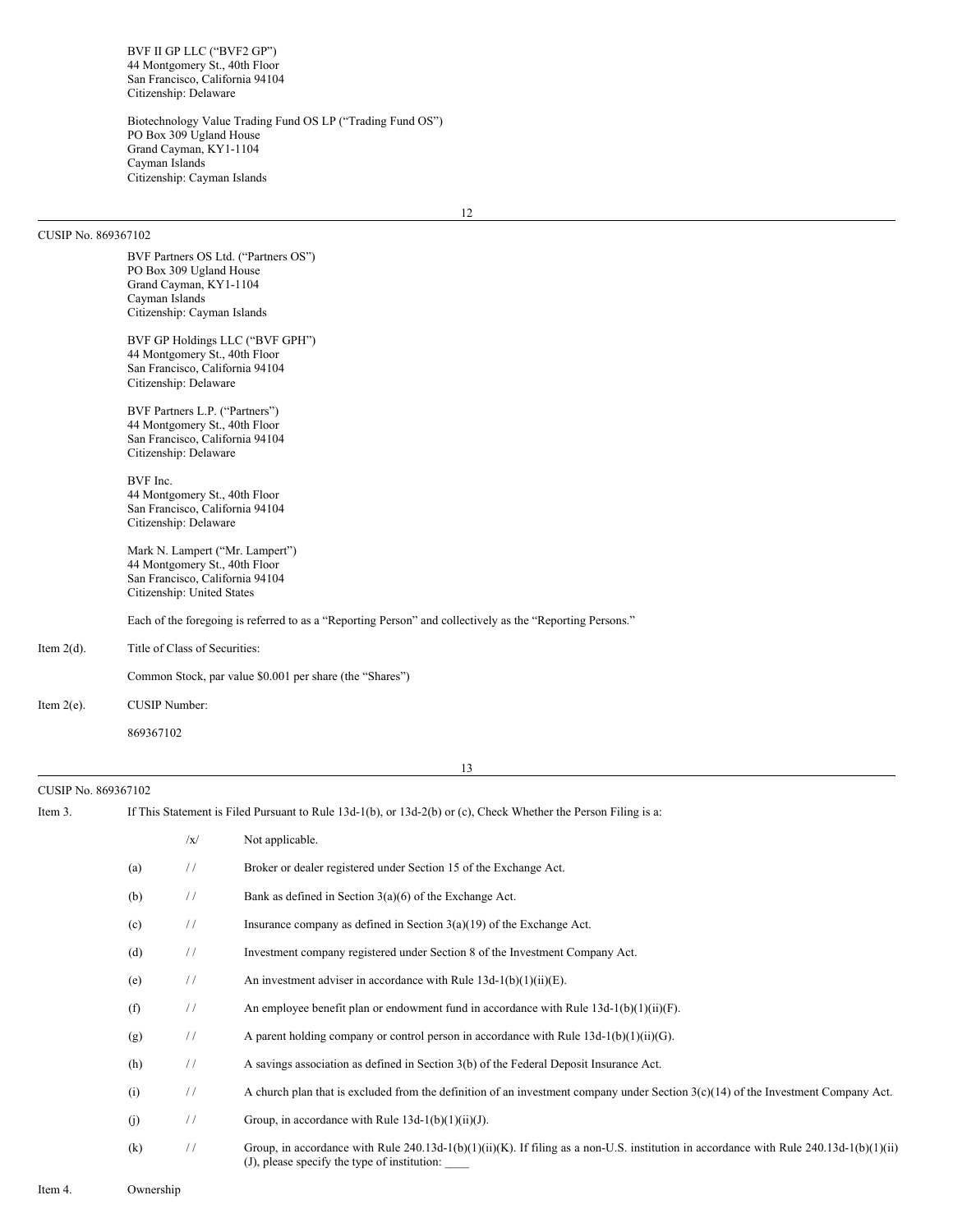#### (a) Amount beneficially owned:

As of the close of business on December 31, 2020, (i) BVF beneficially owned 979,452 Shares, (ii) BVF2 beneficially owned 719,659 Shares, (iii) Trading Fund OS beneficially owned 119,184 Shares and (iv) 35,867 Shares were held in a certain Partners managed account (the "Partners Managed Account").

BVF GP, as the general partner of BVF, may be deemed to beneficially own the 979,452 Shares beneficially owned by BVF.

14

#### CUSIP No. 869367102

BVF2 GP, as the general partner of BVF2, may be deemed to beneficially own the 719,659 Shares beneficially owned by BVF2.

Partners OS, as the general partner of Trading Fund OS, may be deemed to beneficially own the 119,184 Shares beneficially owned by Trading Fund OS.

BVF GPH, as the sole member of each of BVF GP and BVF2 GP, may be deemed to beneficially own the 1,699,111 Shares beneficially owned in the aggregate by BVF and BVF2.

Partners, as the investment manager of BVF, BVF2 and Trading Fund OS, and the sole member of Partners OS, may be deemed to beneficially own the 1,854,162 Shares beneficially owned in the aggregate by BVF, BVF2, Trading Fund OS, including 35,867 Shares held in the Partners Managed Account.

BVF Inc., as the general partner of Partners, may be deemed to beneficially own the 1,854,162 Shares beneficially owned by Partners.

Mr. Lampert, as a director and officer of BVF Inc., may be deemed to beneficially own the 1,854,162 Shares beneficially owned by BVF Inc.

The foregoing should not be construed in and of itself as an admission by any Reporting Person as to beneficial ownership of any Shares owned by another Reporting Person. BVF GP disclaims beneficial ownership of the Shares beneficially owned by BVF. BVF2 GP disclaims beneficial ownership of the Shares beneficially owned by BVF2. Partners OS disclaims beneficial ownership of the Shares beneficially owned by Trading Fund OS. BVF GPH disclaims beneficial ownership of the Shares beneficially owned by BVF and BVF2. Each of Partners, BVF Inc. and Mr. Lampert disclaims beneficial ownership of the Shares beneficially owned by BVF, BVF2, Trading Fund OS, and the Partners Managed Account, and the filing of this statement shall not be construed as an admission that any such person or entity is the beneficial owner of any such securities.

#### (b) Percent of class:

The following percentages are based on 44,992,978 Shares outstanding as of December 11, 2020, as disclosed in the Issuer's Prospectus Supplement on Form 424B5 filed with the Securities and Exchange Commission on December 9, 2020 and a press release issued by the Issuer on December 11, 2020.

As of the close of business on December 31, 2020, (i) BVF beneficially owned approximately 2.2% of the outstanding Shares, (ii) BVF2 beneficially owned approximately 1.6% of the outstanding Shares, (iii) Trading Fund OS beneficially owned less than 1% of the outstanding Shares, (iv) BVF GP may be deemed to beneficially own approximately 2.2% of the outstanding Shares, (v) BVF2 GP may be deemed to beneficially own approximately 1.6% of the outstanding Shares, (vi) Partners OS may be deemed to beneficially own less than 1% of the outstanding Shares, (vii) BVF GPH may be deemed to beneficially own approximately 3.8% of the outstanding Shares, and (viii) each of Partners, BVF Inc. and Mr. Lampert may be deemed to beneficially own approximately 4.1% of the outstanding Shares (less than 1% of the outstanding Shares are held in the Partners Managed Account).

15

CUSIP No. 869367102

(i) Sole power to vote or to direct the vote See Cover Pages Items 5-9.

(c) Number of shares as to which such person has:

(ii) Shared power to vote or to direct the vote

See Cover Pages Items 5-9.

(iii) Sole power to dispose or to direct the disposition of

See Cover Pages Items 5-9.

(iv) Shared power to dispose or to direct the disposition of

See Cover Pages Items 5-9.

Item 5. Ownership of Five Percent or Less of a Class.

If this statement is being filed to report the fact that as of the date hereof the reporting person has ceased to be the beneficial owner of more than five percent of the class of securities, check the following [X].

- Item 6. Ownership of More than Five Percent on Behalf of Another Person.
	- Not Applicable.
- Item 7. Identification and Classification of the Subsidiary That Acquired the Security Being Reported on by the Parent Holding Company or Control Person.

Not Applicable.

Item 8. Identification and Classification of Members of the Group.

See Exhibit 99.1 to the Schedule 13G filed by the Reporting Persons with the Securities and Exchange Commission on May 22, 2020.

Item 9. Notice of Dissolution of Group.